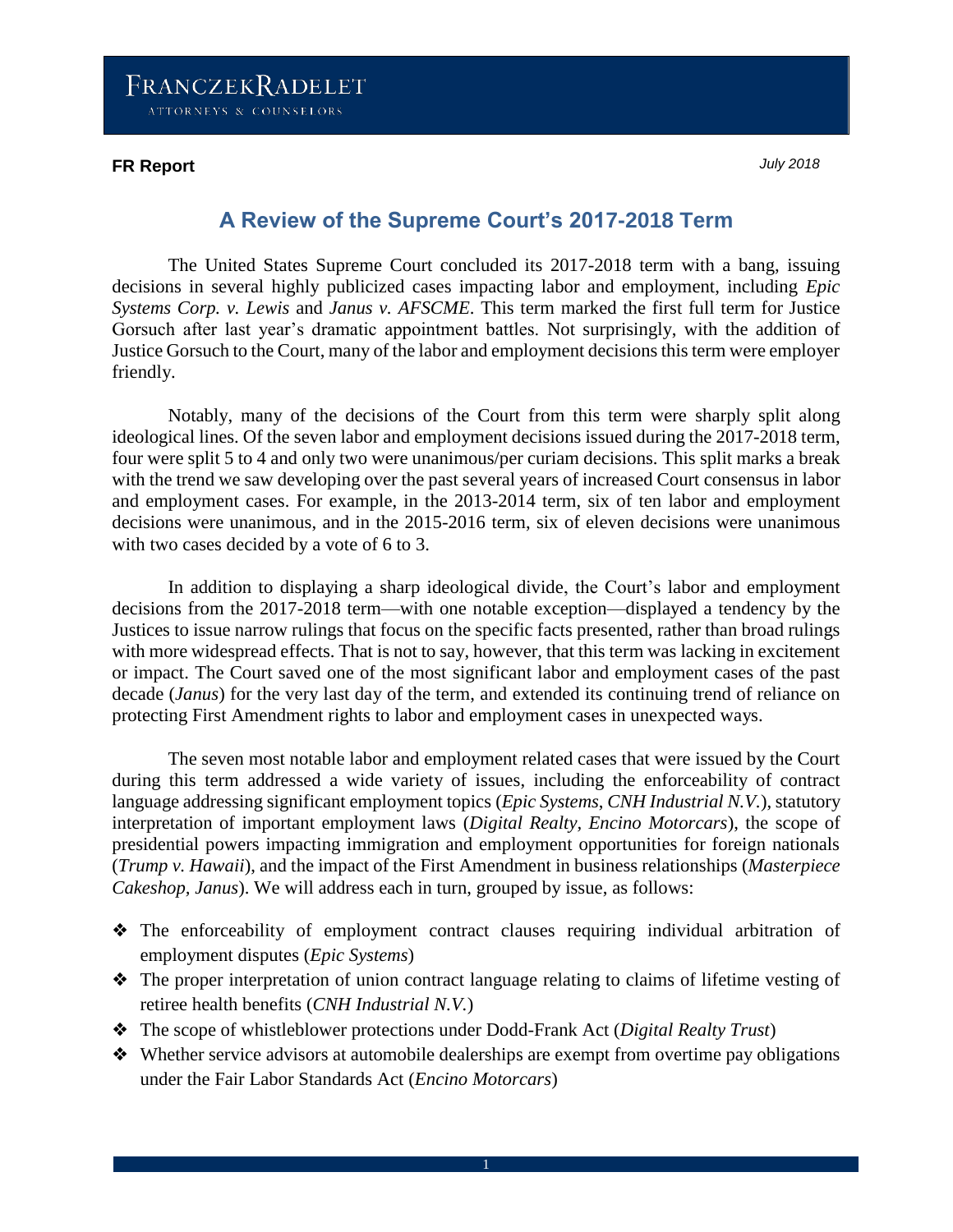#### **FR Report** *July 2018*

- ❖ The scope of Presidential powers under the Immigration and Nationality Act (*Trump v. Hawaii*)
- ❖ The right of a business to refuse to provide services for certain customers or events based on religious beliefs (*Masterpiece Cakeshop*)
- ❖ The legality of fair share fees paid to unions by public sector employees (*Janus v. AFSCME*)

Of additional importance, Justice Kennedy announced his retirement effective July 31, 2018, giving President Trump the opportunity to appoint a second nominee to the Court. On July 9, the President announced that his nominee to fill this vacancy will be current District of Columbia Court of Appeals Judge Brett Kavanaugh, thus initiating an appointment process that is widely anticipated to be acrimonious. If Judge Kavanaugh is ultimately confirmed, it is expected that his addition will move the Court to the right, as Justice Kennedy's record in labor and employment cases was often more centrist.

Following is a summary of each decision and the likely impact on employers. In the final section of this summary, we also offer a glimpse of the labor and employment cases that the Court has agreed to hear next term. Please contact us for additional information or advice regarding the potential effect of these decisions on your workplace. Additionally, we are very pleased to announce that we will be hosting two upcoming webinars that delve into these topics in more detail. The first, on July 19, 2018, will examine the implications of the *Janus* ruling on public sector "fair share" union fees. The second, on July 26, 2018, will review the other major employment rulings from the 2017-2018 term and what employers can anticipate from the 2018- 2019 term. You can register for one or both webinar(s) [here](http://www.franczek.com/news-events-795.html) and [here.](http://www.franczek.com/news-events-796.html)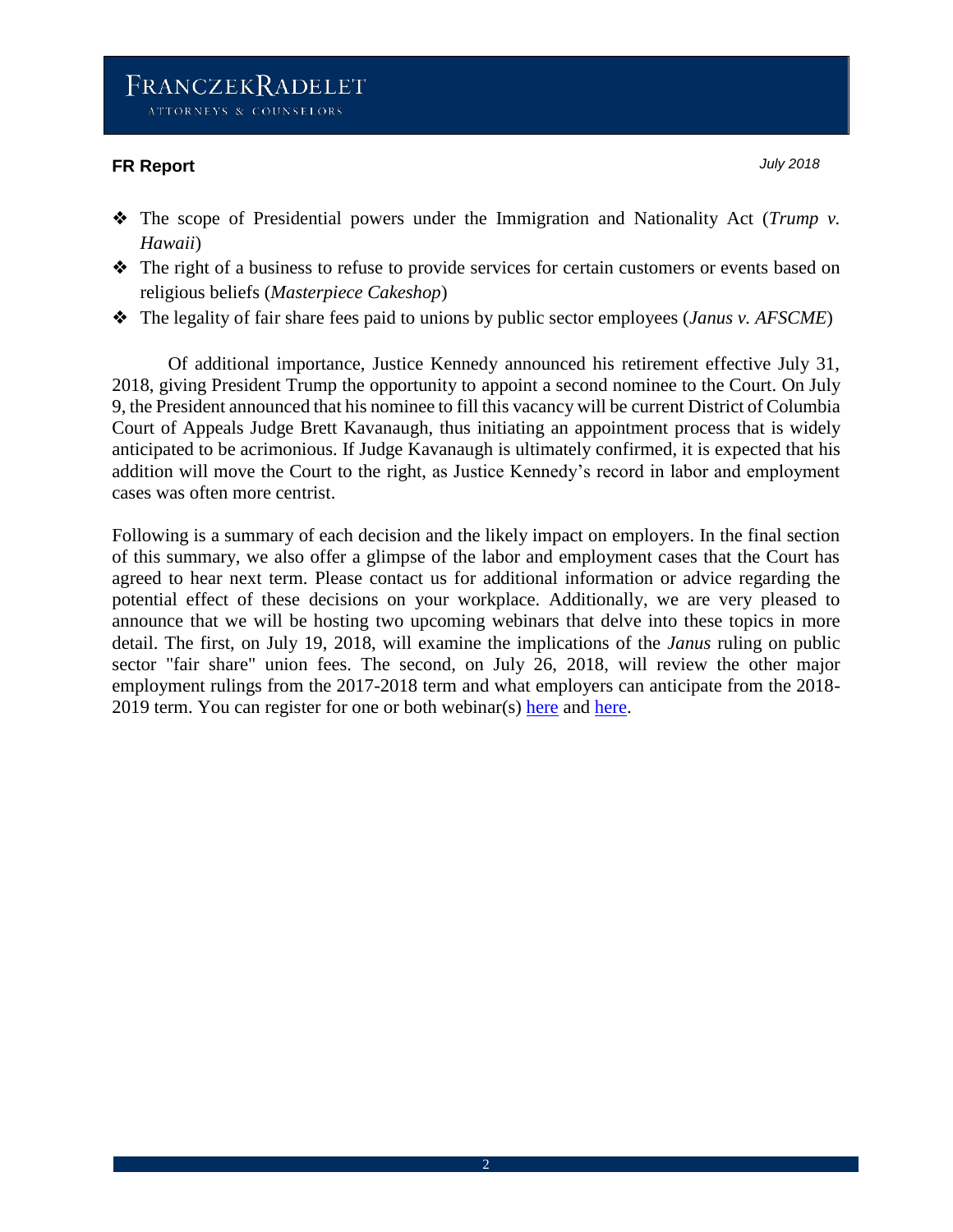## **Executive Summary**

The following table briefly summarizes the holdings of each of the Court's labor and employment decisions this term.

| <b>CASE</b>                                                                                    | <b>SUMMARY OF HOLDING</b>                                                                                                                                                                                                                                                                                                                                                                                                       | <b>VOTE/OPINION AUTHORS</b>                                                                                                                     |
|------------------------------------------------------------------------------------------------|---------------------------------------------------------------------------------------------------------------------------------------------------------------------------------------------------------------------------------------------------------------------------------------------------------------------------------------------------------------------------------------------------------------------------------|-------------------------------------------------------------------------------------------------------------------------------------------------|
| CNH Industrial N.V. v.<br>Reese<br>No. 17-515<br>Decided: February 20,<br>2018                 | In rejecting a claim that certain<br>contract language evidenced an<br>intent to vest retiree health benefits<br>for life, the Court held that<br>contracts, including collective-<br>bargaining agreements, should be<br>interpreted using ordinary<br>principles of contract law, and<br>reiterated that lower courts should<br>look to the plain meaning of the<br>language of a contract when<br>interpreting the document. | Vote: per curiam<br><b>Opinion:</b> per curiam<br>(Roberts Court)                                                                               |
| Digital Realty Trust, Inc. v.<br><b>Somers</b><br>No. 16-1276<br>Decided: February 21,<br>2018 | The Court held that the text of the<br>Dodd-Frank Act was clear, and<br>that the whistleblower protections<br>in the Act apply only to employees<br>who report securities law<br>violations to the SEC.                                                                                                                                                                                                                         | Vote: Unanimous<br><b>Opinion:</b> Ginsburg<br><b>Concurrences: Thomas</b><br>(joined by Alito and<br>Gorsuch); Sotomayor<br>(joined by Breyer) |
| Encino Motorcars, LLC v.<br><b>Navarro</b><br>No. 16-1362<br>Decided: April 2, 2018            | The Court found that service<br>advisors at automobile dealerships<br>are salesmen primarily engaged in<br>servicing automobiles, and are<br>therefore exempt from the FLSA's<br>overtime-pay requirements.                                                                                                                                                                                                                     | <b>Vote: 5-4</b><br><b>Opinion: Thomas</b><br><b>Dissent:</b> Ginsburg (joined)<br>by Breyer, Sotomayor,<br>and Kagan)                          |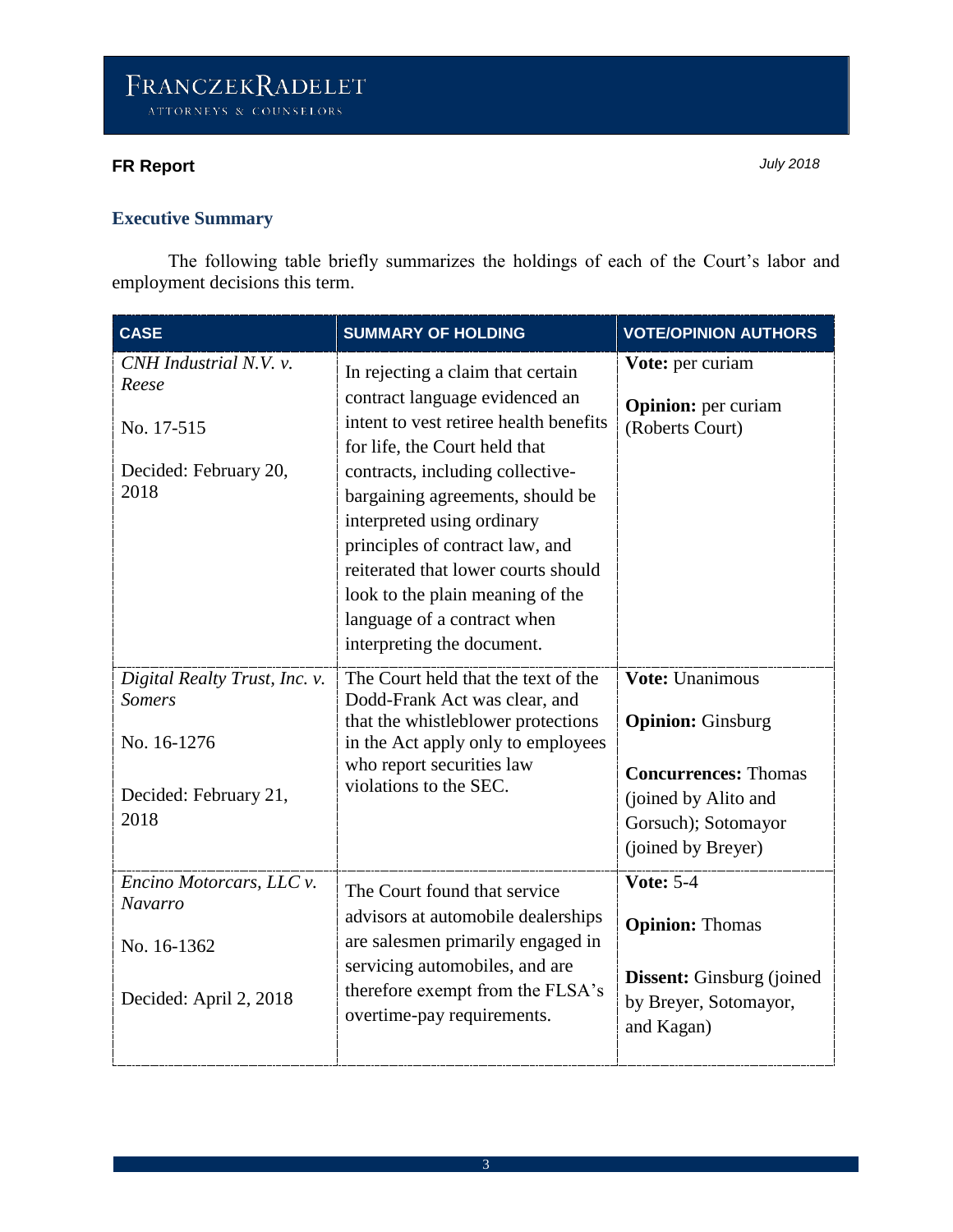| <b>CASE</b>                                                                                                       | <b>SUMMARY OF HOLDING</b>                                                                                                                                                                                                                                                                                                                                                                                      | <b>VOTE/OPINION AUTHORS</b>                                                                                                                                                                                                                                                     |
|-------------------------------------------------------------------------------------------------------------------|----------------------------------------------------------------------------------------------------------------------------------------------------------------------------------------------------------------------------------------------------------------------------------------------------------------------------------------------------------------------------------------------------------------|---------------------------------------------------------------------------------------------------------------------------------------------------------------------------------------------------------------------------------------------------------------------------------|
| Epic Systems Corp. v.<br>Lewis<br>No. 16-285<br>Decided: May 21, 2018                                             | The Court upheld an employer's<br>right to require that employment<br>disputes be brought on an<br>individual basis rather than as a<br>class.                                                                                                                                                                                                                                                                 | <b>Vote: 5-4</b><br><b>Opinion: Gorsuch</b><br><b>Concurrence: Thomas</b><br><b>Dissent:</b> Ginsburg (joined)<br>by Breyer, Sotomayor,<br>and Kagan)                                                                                                                           |
| Janus v. AFSCME, Council<br>31<br>No. 16-1466<br>Decided: June 27, 2018                                           | The Court held that government<br>employees who are represented by<br>a union to which they do not<br>belong cannot be required to pay a<br>fee to cover the costs of collective<br>bargaining. The Court overruled<br>prior precedent and held that such<br>contributions, known as "fair<br>share" fees, are unconstitutional<br>under the First Amendment.                                                  | <b>Vote: 5-4</b><br><b>Opinion: Alito</b><br><b>Dissents:</b> Kagan (joined)<br>by Ginsburg, Breyer, and<br>Sotomayor); Sotomayor                                                                                                                                               |
| Masterpiece Cakeshop,<br>Ltd.v. Colorado Civil<br><b>Rights Commission</b><br>No. 16-111<br>Decided: June 4, 2018 | The Court held that a baker who<br>refused to bake a wedding cake for<br>the wedding ceremony of a same-<br>sex couple did not receive a fair<br>hearing by a state Civil Rights<br>Commission because the<br>Commission showed animus<br>towards his religious beliefs.<br>Therefore, the baker was entitled<br>to a new hearing consistent with<br>the religious neutrality required by<br>the Constitution. | <b>Vote: 7-2</b><br><b>Opinion:</b> Kennedy<br><b>Concurrences:</b> Kagan<br>(joined by Breyer);<br>Gorsuch (joined by Alito<br><b>Concurring in part and</b><br>concurring in judgment:<br>Thomas (joined by<br>Gorsuch)<br><b>Dissent:</b> Ginsburg (joined)<br>by Sotomayor) |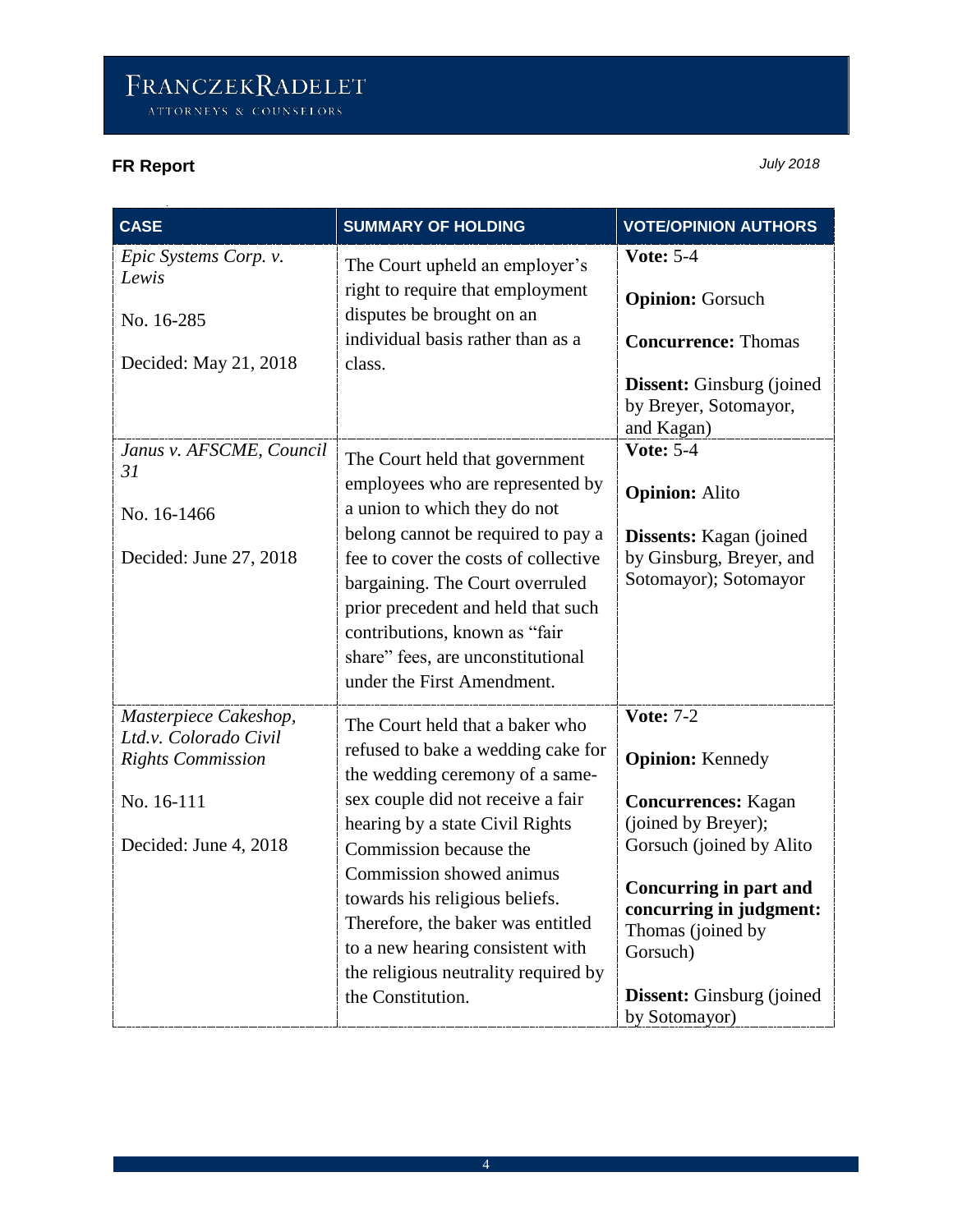| <b>CASE</b>            | <b>SUMMARY OF HOLDING</b>                                                                                                                                                                                                                                    | <b>VOTE/OPINION AUTHORS</b>                                                      |
|------------------------|--------------------------------------------------------------------------------------------------------------------------------------------------------------------------------------------------------------------------------------------------------------|----------------------------------------------------------------------------------|
| Trump v. Hawaii        | The Court upheld President                                                                                                                                                                                                                                   | <b>Vote: 5-4</b>                                                                 |
| No. 17-965             | Trump's travel restrictions on<br>individuals from certain                                                                                                                                                                                                   | <b>Opinion: Roberts</b>                                                          |
| Decided: June 26, 2018 | predominantly Muslim nations<br>based on a broad delegation of<br>authority in the Immigration and<br>Nationality Act ("INA"). Further,<br>the Court held that the travel<br>restriction did not violate the<br>Establishment Clause of the<br>Constitution. | <b>Dissents:</b> Breyer (joined)<br>by Kagan); Sotomayor<br>(joined by Ginsburg) |

### **Individual Case Analysis**

*Enforceability of Contract Language (Epic Systems, CNH Industrial N.V.)*

## **1. Court Holds that Contractual Mandatory Arbitration Clauses with Class Action Waivers are Valid**

In one of the most important cases of the term, the Supreme Court consolidated three separate cases—*Epic Systems Corp. v. Lewis*, *Ernst & Young, LLP v. Morris*, and *NLRB v. Murphy Oil, USA*—into one opinion addressing the validity of arbitration clauses in individual employment contracts. The question presented by the consolidated cases was whether employers could require employment disputes to be settled through individual arbitration or whether clauses that waive access to class or collective action necessarily violate other statutes (like the National Labor Relations Act ("NLRA")), which provide protections for employees engaging in collective or concerted activity. In a 5-4 decision authored by Justice Gorsuch, the Court affirmed that mandatory arbitration provisions that waive access to class actions are valid and enforceable.

Historically, arbitration clauses in contracts have been upheld by the Supreme Court as valid under its interpretation of the governing law, the Federal Arbitration Act ("FAA"). Enacted in 1925, the FAA's purpose is to encourage dispute resolution through private arbitration. The Court has long interpreted the FAA to require the courts to respect and enforce private arbitration agreements and the provisions therein. For instance, in *American Express Co. v. Italian Colors Restaurant*, 570 U.S. 228 (2013), the Supreme Court further expanded the scope of the FAA by holding that class action waivers contained in arbitration clauses are valid. Nonetheless, the question of whether class action waivers interfered with statutory rights granted by other labor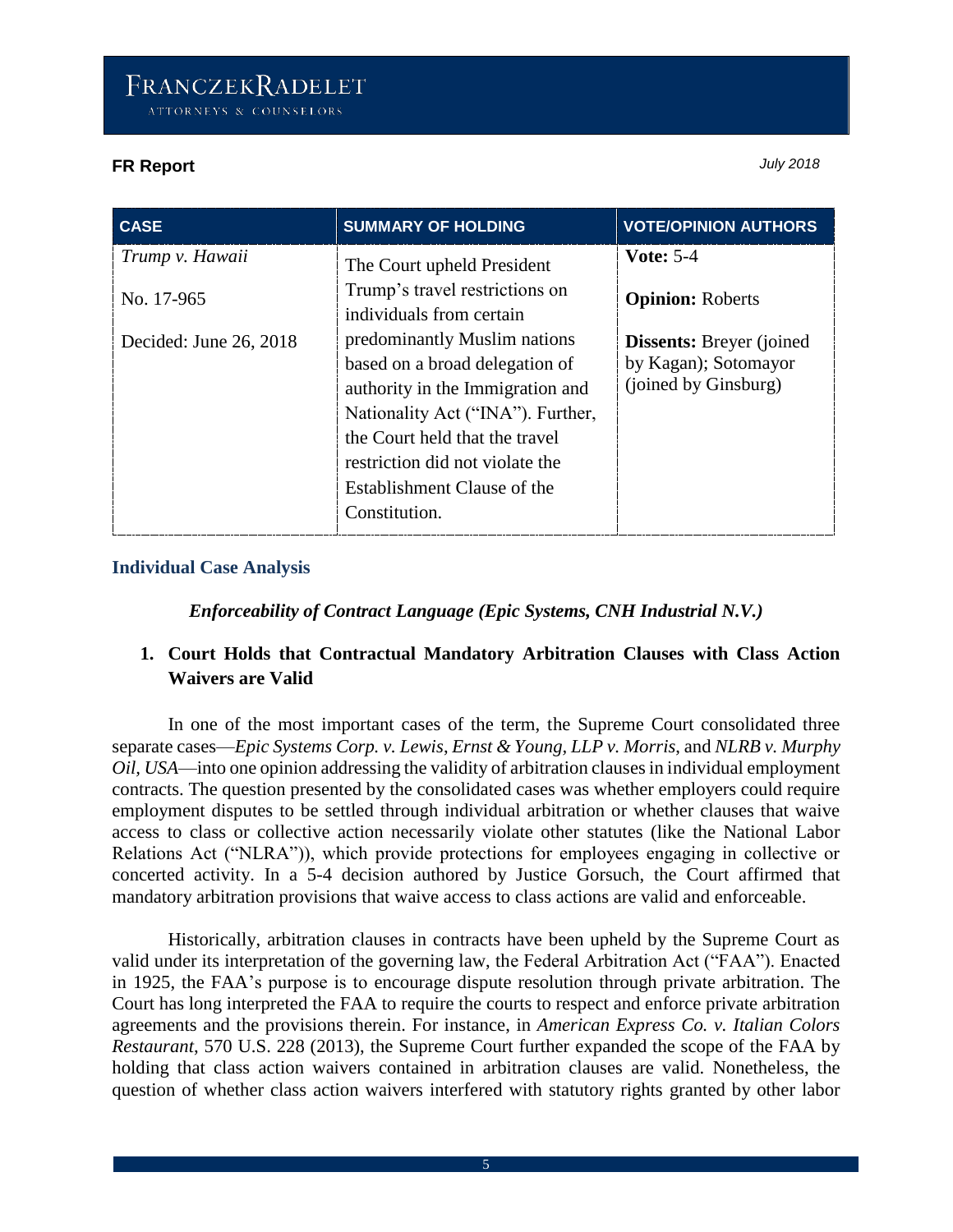### **FR Report** *July 2018*

laws, such as the Fair Labor Standards Act ("FLSA") and NLRA, remained open and came to a head in *Epic Systems*.

In *Epic Systems*, employees who were contractually obligated to settle disputes with their employer through individual arbitration challenged the validity of their employment contracts as conflicting with rights guaranteed by NLRA. Specifically, these employees alleged that forced individual arbitration clauses which prohibit employees from bringing a class action suit or group arbitration, conflict with the NLRA's Section 7 rights to engage in "concerted activity."

The majority rejected the argument advanced by the employees and based its decision on two considerations: (1) the Court's requirement, when two acts of Congress are allegedly in conflict, to give effect to both and bring them into harmony; and, (2) the absence of language in the NLRA regarding arbitration. Writing for the majority, Justice Gorsuch declared: "[As] a matter of law the answer is clear. In the [FAA], Congress has instructed federal courts to enforce arbitration agreements according to their terms—including terms providing for individualized proceedings." In holding that there was no conflict between the FAA's recognition of class action waivers and the right of employees granted by the NLRA to engage in concerted activity, the majority adopted a narrow reading of the rights protected by the NLRA. The Court held that the NLRA protects employees' rights to engage in collective bargaining in the workplace, "not the treatment of class or collective actions in court or arbitration proceedings."

Interestingly, while affirming the enforceability of individual arbitration clauses, the Court conveyed a skepticism of the benefit of such provisions. Justice Gorsuch noted, "You might wonder if the balance Congress struck in 1925 between arbitration and litigation [with the signing of the FAA] should be revisited in light of more contemporary developments. You might even ask if the [FAA] was good policy when enacted." Ultimately, though, the Court noted that, based on the FAA's clear language, it is "difficult to see how to avoid the statute's application."

In a concurring opinion, Justice Thomas went further, opining that under the language of the FAA, the only way an individual can attack an arbitration clause within a contract is to show illegality in the formation of the contract itself. By that reasoning, Justice Thomas noted that even if the contract had conflicted with provisions of the NLRA, there was no illegality in the formation of the contract and, thus, it must be enforced. In dissent, Justice Ginsburg, joined by Justices Breyer, Sotomayor, and Kagan, argued that collective arbitration was clearly collective action and, as such, the majority's opinion conflicted with the mandates of the NLRA.

This decision is one of the most important labor and employment developments of this term because the Court upheld an employer's right to require that employment disputes be arbitrated on a one-by-one basis, and that a waiver of access to class or collective actions is enforceable. This may result in fewer employees bringing claims against employers if the amount in dispute is relatively small. Further, this holding signifies that employers may require resolution of a broad range of work-related claims through individual arbitration. As noted below, however,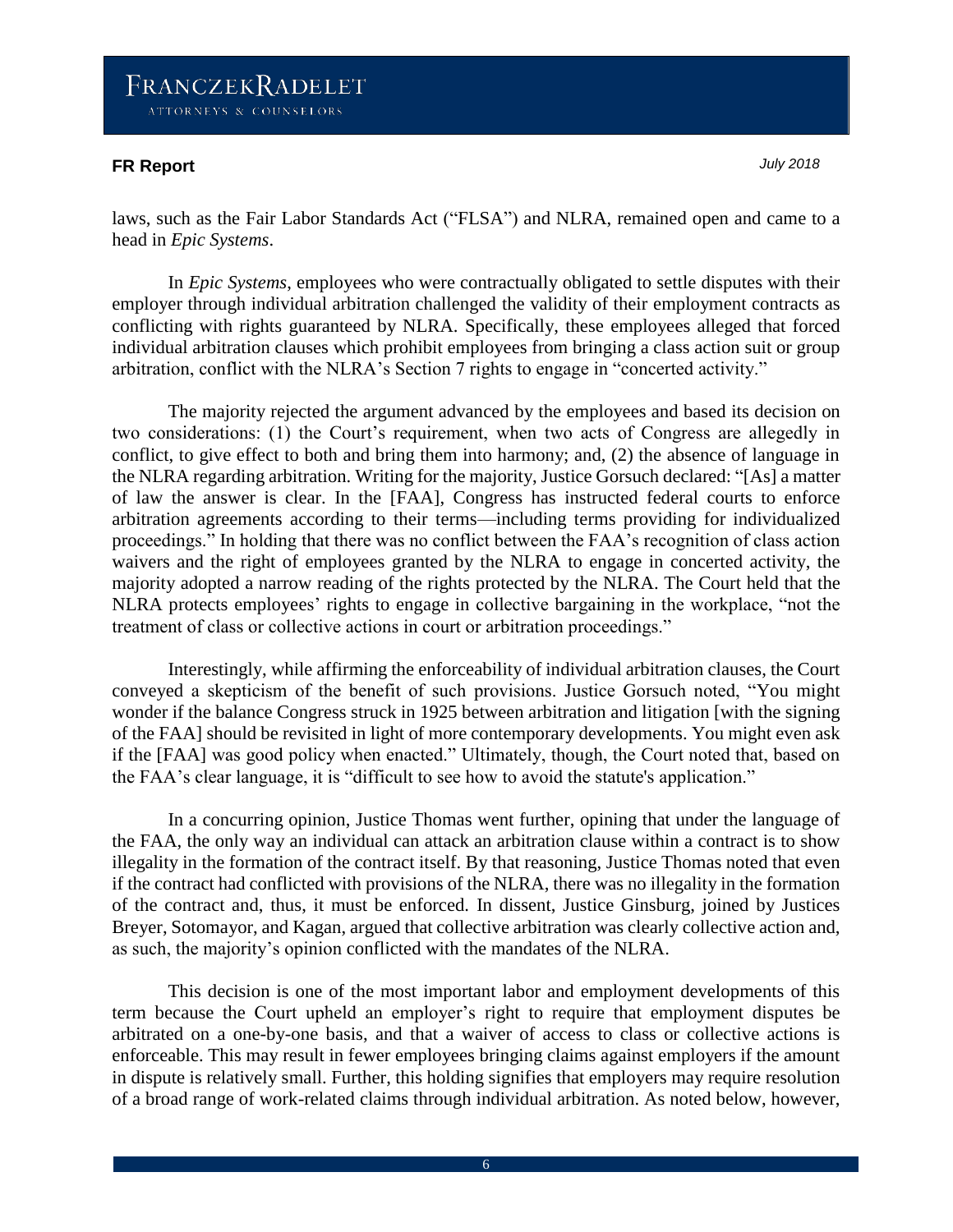this decision does not resolve all issues relating to the permissible scope of arbitration clauses, as the Court has already agreed to hear three arbitration-related cases next term.

### **2. Court Reiterates that Claims that Retiree Health Care Benefits are Vested for Life Will be Resolved Through Ordinary Principles of Contract Law**

In *CNH Industrial N.V. v. Reese*, a per curiam opinion, the Supreme Court reaffirmed that collective bargaining agreements "must be interpreted according to ordinary principles of contract law," and, for the second time since 2015, rejected the "*Yard-man* inferences" utilized by the Court of Appeals for the Sixth Circuit. The Sixth Circuit's *Yard-Man* inferences allowed the presumption, "in a variety of circumstances, that collective-bargaining agreements vested retiree benefits for life." The Court found that these inferences "erroneously" circumvented the application of general clauses specifying the limited duration of the union contract, distorted the text of the agreement, and conflicted with ordinary principles of contract law.

This case involved a dispute between retirees and their former employer over whether the retirees, relying on an expired collective bargaining agreement, had a vested right to lifetime health benefits or whether the general durational clause in the agreement terminated the retirees' right to health benefits as of the specified end date of the contract. The agreement provided health care benefits to employees "who retire under the … Pension Plan"; but further provided that "[a]ll other coverages, such as life insurance, ceased upon retirement." The union contract expired in 2004 and was not renewed. While the contract was silent on whether health care benefits vested for life, the retirees argued that the language specifying the expiration of life benefits as of retirement clearly implied that health benefits did not so expire, and were thus vested for life. Applying the *Yardman* inferences, the Sixth Circuit held the agreement was ambiguous, which allowed the court to consider extrinsic evidence that favored lifetime vesting.

Notably, this case was not the first time that the Supreme Court considered the *Yard-man* inferences. Three years ago, in *M&G Polymers USA, LLC v Tackett*, 574 U.S. ––, 1345 S.Ct. 926 (2015) ("*Tackett*"), the Court found these inferences were "inconsistent with ordinary principles of contract law" because they presumed retiree health benefits operated as a form of delayed compensation (like a pension), even without supporting language in the agreements. The Court found the inferences incompatible with the Employee Retirement Income Security Act ("ERISA"), which clearly distinguishes between plans for deferred income versus health benefits on the vestedfor-life issue. Even after the Court's ruling in *Tackett*, however, the Sixth Circuit continued to rely on the *Yard-man* inferences to find collective-bargaining agreements ambiguous as a matter of law, allowing the court to consider extrinsic evidence.

Quoting the lower court's dissent, the Supreme Court reversed, and scolded the Sixth Circuit for its apparent recalcitrance, finding this case was "*Yard–Man* re-born, re-built, and repurposed for new adventures." The Court reiterated that under ordinary principles of contract law, extrinsic evidence is not to be considered unless a contract is ambiguous, and that a contract is not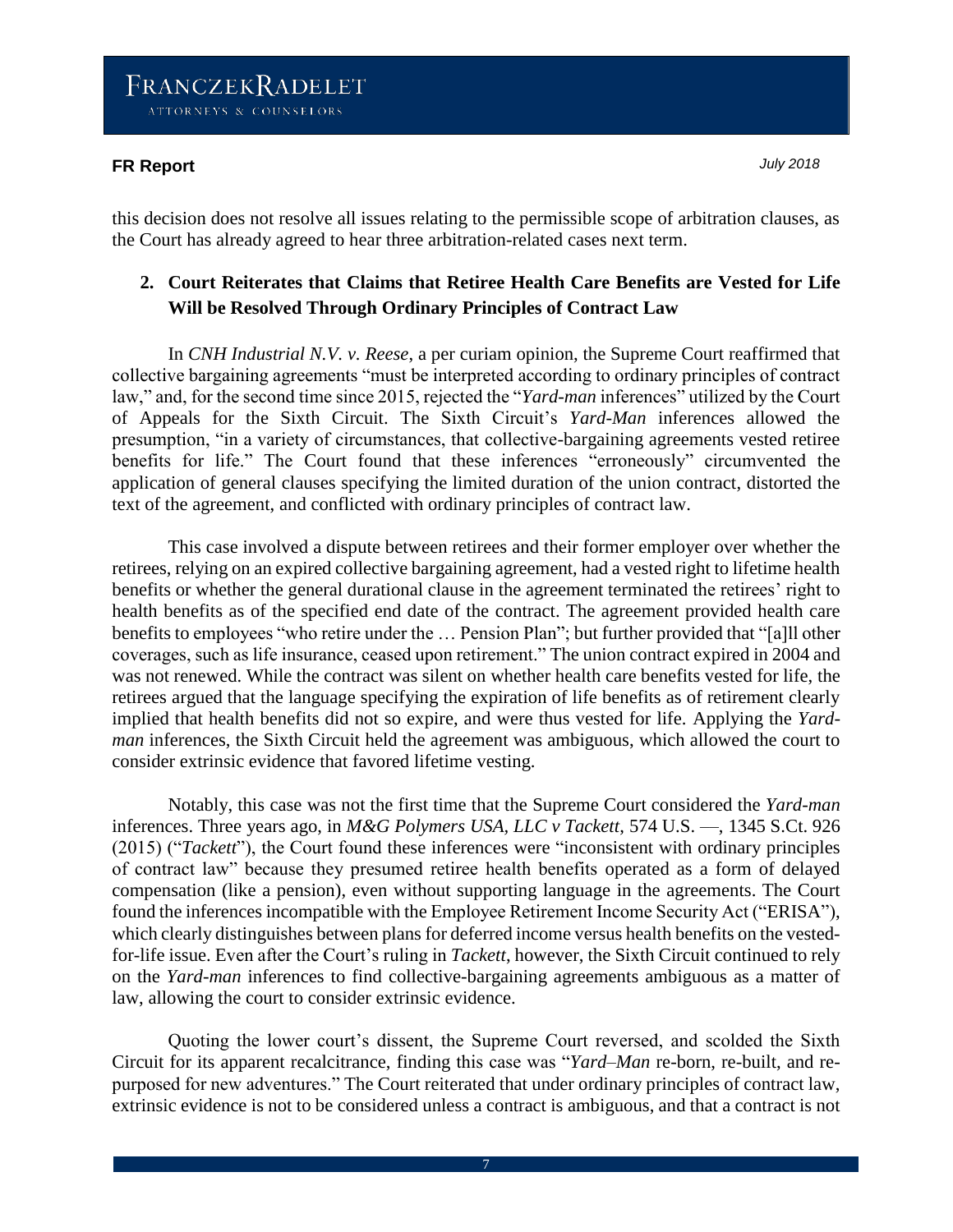#### **FR Report** *July 2018*

ambiguous unless it is subject to more than one reasonable interpretation. The Court found that the *Yard-man* inferences did not lead to a reasonable interpretation of the contract. Rather, the Court noted that, "[s]horn of *Yard-man* inferences, this case is straightforward."

Within days of releasing its decision in *CNH Industrial N.V.*, the Court granted certiorari to another Sixth Circuit retiree health benefits case, *Kelsey-Hayes Co. v. International Union*, No. 17-908 (Feb. 26, 2018), which it immediately vacated and remanded back to the Sixth Circuit for additional consideration—this time without utilizing the *Yard-man* inferences. With these decisions, it is now clear that the *Yard-man* inferences historically applied by the Sixth Circuit are no longer valid.

### *Statutory Interpretation Cases (Digital Realty Trust, Encino Motorcars)*

### **3. Court Limits Whistleblower Protection under Dodd-Frank to Violations Reported Directly to the Securities and Exchange Commission**

In *Digital Realty Trust, Inc. v. Somers*, a decision authored by Justice Ginsburg, the Court unanimously held that the Dodd-Frank Act only protects whistleblowers who report suspected securities law violations directly to the Securities and Exchange Commission ("SEC"). This question had been hotly contested in the years following the passage of Dodd-Frank in 2010. In the wake of the 2008 financial meltdown, Dodd-Frank provided protections to employees who reported SEC violations under the 2002 Sarbanes-Oxley Act ("SOX") and offered financial rewards to whistleblowers.

However, since Dodd-Frank's passage, there has been extensive litigation and debate regarding whether the whistleblower provisions protect and reward individuals who report violations to the SEC or whether they also cover individuals who only report violations internally (but not to the SEC). In 2011, the SEC issued a regulation stating that it would interpret Dodd-Frank's protections as covering all types of disclosures, not just SEC reports. In contrast, though, some lower appellate courts held that Dodd-Frank, by its terms, only protected and rewarded whistleblowers who reported violations to the SEC.

This case involved an employee who was terminated in 2014 after reporting possible securities law violations to his superiors at Digital Realty Trust. The employee did not report the alleged violations to the SEC. Nonetheless, relying on the 2011 SEC regulations, he claimed whistleblower protections based on his internal report.

While the Court's decision clarified that internal reports do not qualify for protection under Dodd-Frank, publicly traded employers who are subject to SEC regulation should be wary of how this decision may impact their businesses. In a recent report to Congress, the SEC stated that 83% of whistleblowers who received SEC awards under Dodd-Frank since 2012 first reported the alleged violation internally. Thus, while this appears to be a huge win for publicly traded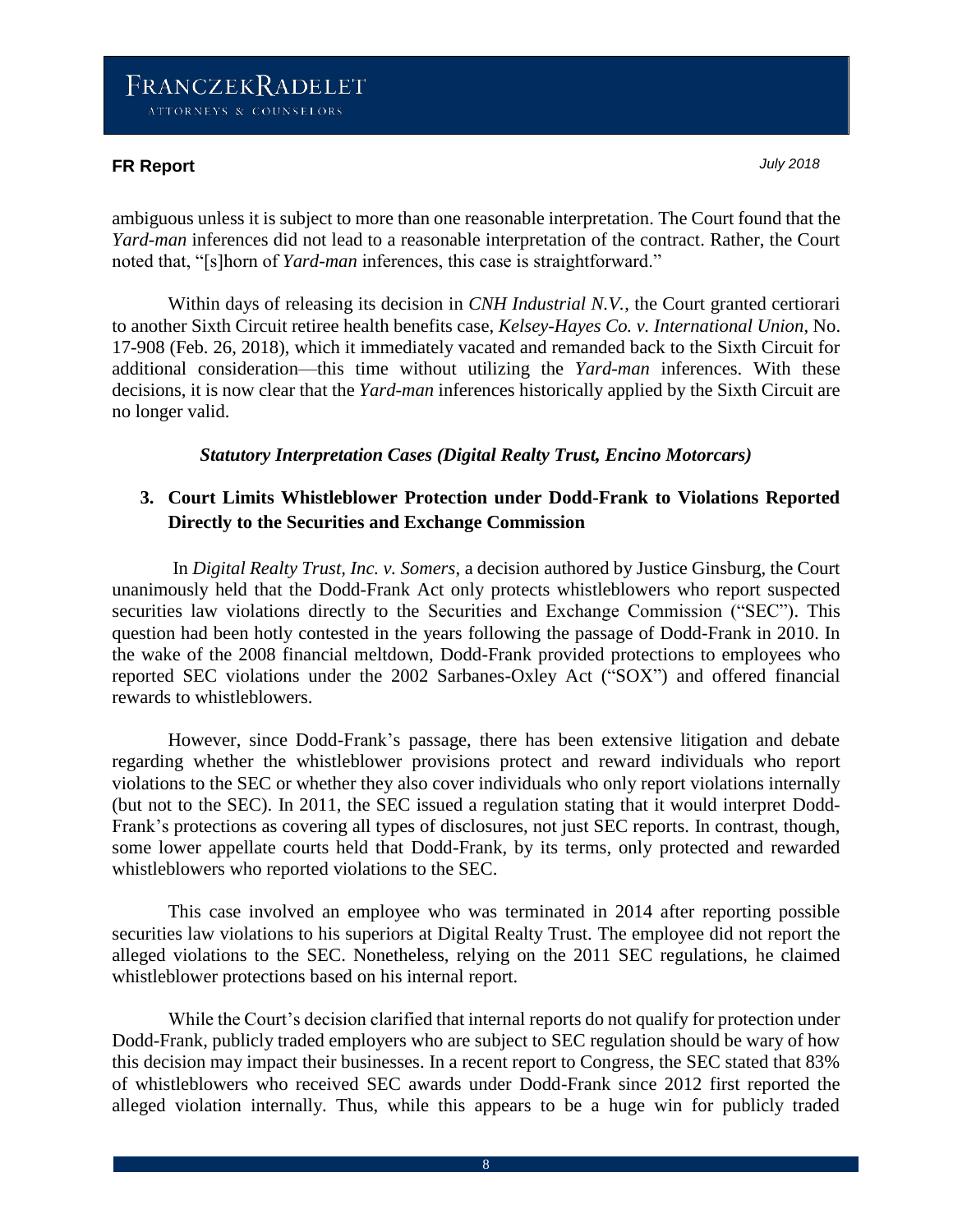employers because these internal complaints are no longer subject to Dodd-Frank protection, the ruling may create problematic incentives. If employees go directly to the SEC with future complaints, employers will lose the opportunity internal reporting offered: to be aware of possible violations prior to SEC involvement and to be able to take proactive measures before a federal investigation begins.

To minimize this risk and potential disincentive to report internally, SEC-regulated entities should take a careful look at their existing reporting policies to ensure that they are well publicized and provide adequate incentives and protections for individuals who report violations internally. Principally, ensuring employees are aware of reporting policies that protect them from retaliation when making an internal report may curtail any increase in direct SEC reports.

## **4. Court Rules that Overtime Exemptions Under the FLSA May Be Interpreted More Broadly Under "Fair Reading" Analysis**

In a 5-4 ruling authored by Justice Thomas, the Court held in *Encino Motorcars, LLC v. Navarro* that a finite category of employees — service advisors at an automobile dealership — are exempt from the FLSA's overtime pay requirements. More broadly, in so holding, the Court signaled a shift in seven decades of wage and hour jurisprudence. Since *A.H. Phillips, Inc. v. Walling*, 324 U.S. 490 (1945), the Court has narrowly construed exemptions to overtime pay requirements under the FLSA, requiring exemptions to be "plainly and unmistakably" within the FLSA's terms. In *Encino Motorcars,* the Court shifted away from "narrowly construing" FLSA exemptions and agreed to extend exemptions based on a "fair reading" of the law.

Procedurally, this case was no stranger to the Court, as it was heard for the first time two years ago in 2016. The case began in 2012, when current and former service advisors at a car dealership in California sued their employer, alleging they were misclassified as exempt from overtime pay and were entitled to overtime pay. The service advisors' job descriptions required them to: greet customers who come to the dealership for car service and repair, listen to the customer's concerns, suggest repair and maintenance services, sell accessories and replacement parts, record service orders, follow up with customers throughout the service process, and explain the repairs when the customers returned to pick up their vehicles. The dealership argued that service advisors were exempt from overtime pay requirements under Section 13(b)(10)(A) of the FLSA, which exempted a "salesman, partsman, or mechanic primarily engaged in selling or servicing automobiles, trucks, or farm implements, if he is employed by a nonmanufacturing establishment primarily engaged in the business of selling such vehicles or implements to ultimate purchasers."

The parties stipulated a few facts, including that the dealership was the type of business controlled by Section 13(b)(10)(A) and that the service advisors were not salesmen primarily engaged in selling automobiles. In 2016, the Ninth Circuit relied upon 2011 Department of Labor guidance in determining that the service advisors were not covered by the exemption. In reviewing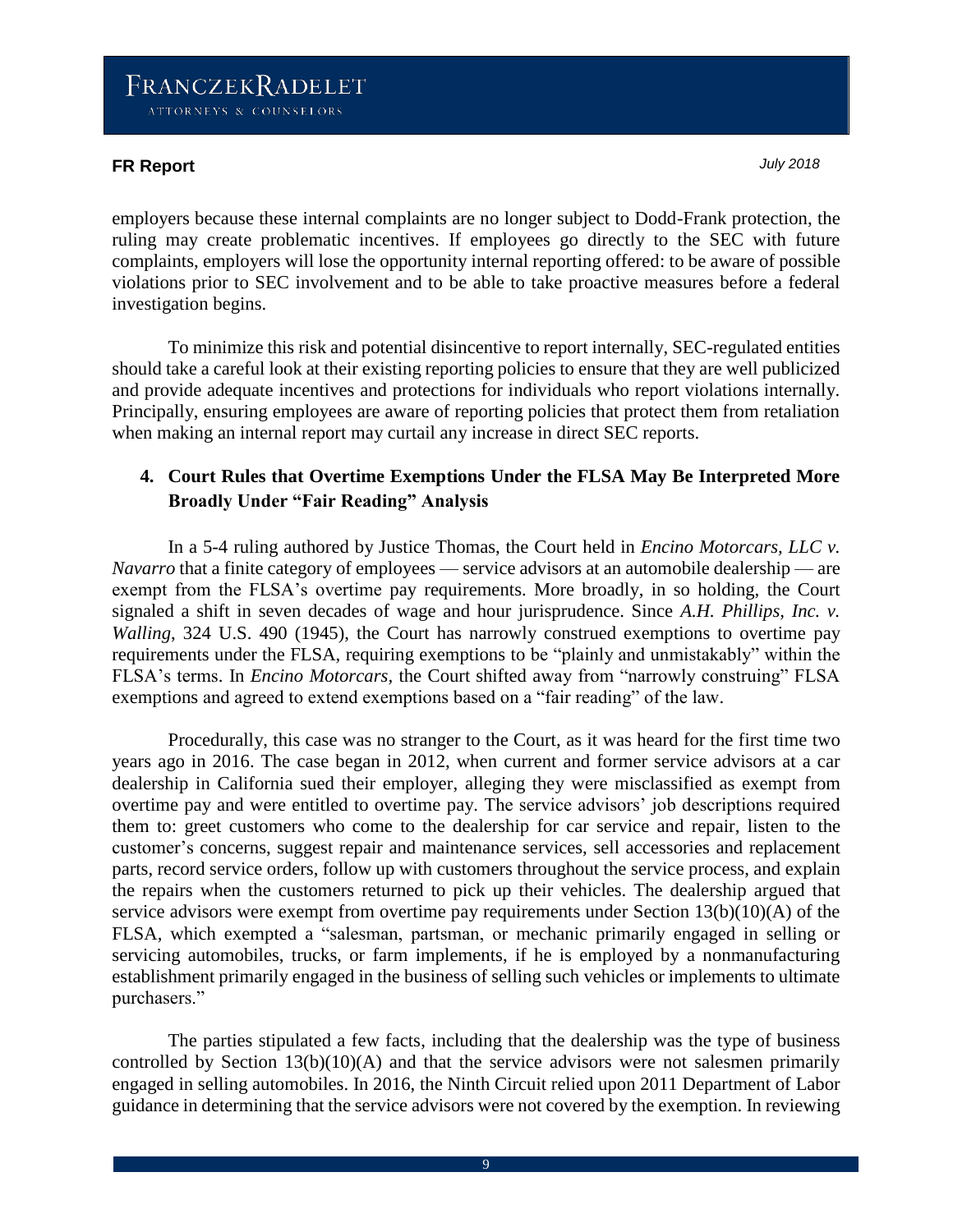#### **FR Report** *July 2018*

this initial ruling in 2016, the Supreme Court found the 2011 guidance was invalid and remanded the matter to the Ninth Circuit for reconsideration.

After reconsidering, the Ninth Circuit reached the same decision—the service advisors should not be covered by the exemption. The Ninth Circuit relied on two primary factors: (1) service advisors were not specifically listed in the FLSA as exempt, and (2) exemptions to the FLSA should be construed narrowly. In addressing the first factor, the Ninth Circuit invoked the "distributive" canon of statutory construction whereby it related certain words back to only particular other words, rather than plain language. Using that canon, it matched "salesman" with "selling" and "partsman" and "mechanic" with "servicing."

The Supreme Court rejected that interpretation, and framed the question as whether service advisors were "salesmen" primarily engaged in "servicing" automobiles. Relying on ordinary meanings and dictionary definitions, the majority determined that service advisors were, in fact, salesmen servicing automobiles. More broadly, the Court flatly rejected the "narrow construction" doctrine as a useful formula for interpreting the FLSA. Instead, Justice Thomas opined that the Court had "no license to give the exemption anything but a fair reading" because "the FLSA gives no textual indication that its exemptions should be construed narrowly."

Justice Ginsburg, joined by Justices Breyer, Sotomayor, and Kagan, dissented. In drafting the exemptions, Justice Ginsburg argued, Congress explicitly exempted only "salesmen, partsmen, and mechanics," but not service advisors, who do not sell or repair automobiles under any plainlanguage reading of the FLSA. The dissent pointed out the divergence of the majority's decision from past Supreme Court decisions, encouraging the Court to "resist, as the Ninth Circuit did, diminishment of the [FLSA]'s overtime strictures."

Although it is too soon to tell what impact this change will have on the specific exemptions under the FLSA, this decision may signal a broader application of the exemptions specified under the FLSA in the future.

#### *Scope of Presidential Powers Case (Trump v. Hawaii)*

### **5. Court Upholds Travel Ban Confirming Broad Presidential Powers in Matters of Immigration and National Security**

In a 5-4 decision, the Court held President Trump's amended travel restrictions on individuals from certain predominantly Muslim nations to be lawful. The plaintiffs (the State of Hawaii, the Muslim Association of Hawaii, and three individuals) challenged the travel restrictions, often referred to as the "travel ban," arguing that they violated the Immigration and Nationality Act ("INA") and the Establishment Clause of the United States Constitution. The District Court in Hawaii granted a preliminary nationwide injunction barring enforcement of the travel ban, and the U.S. Court of Appeals for the Ninth Circuit affirmed the injunction. The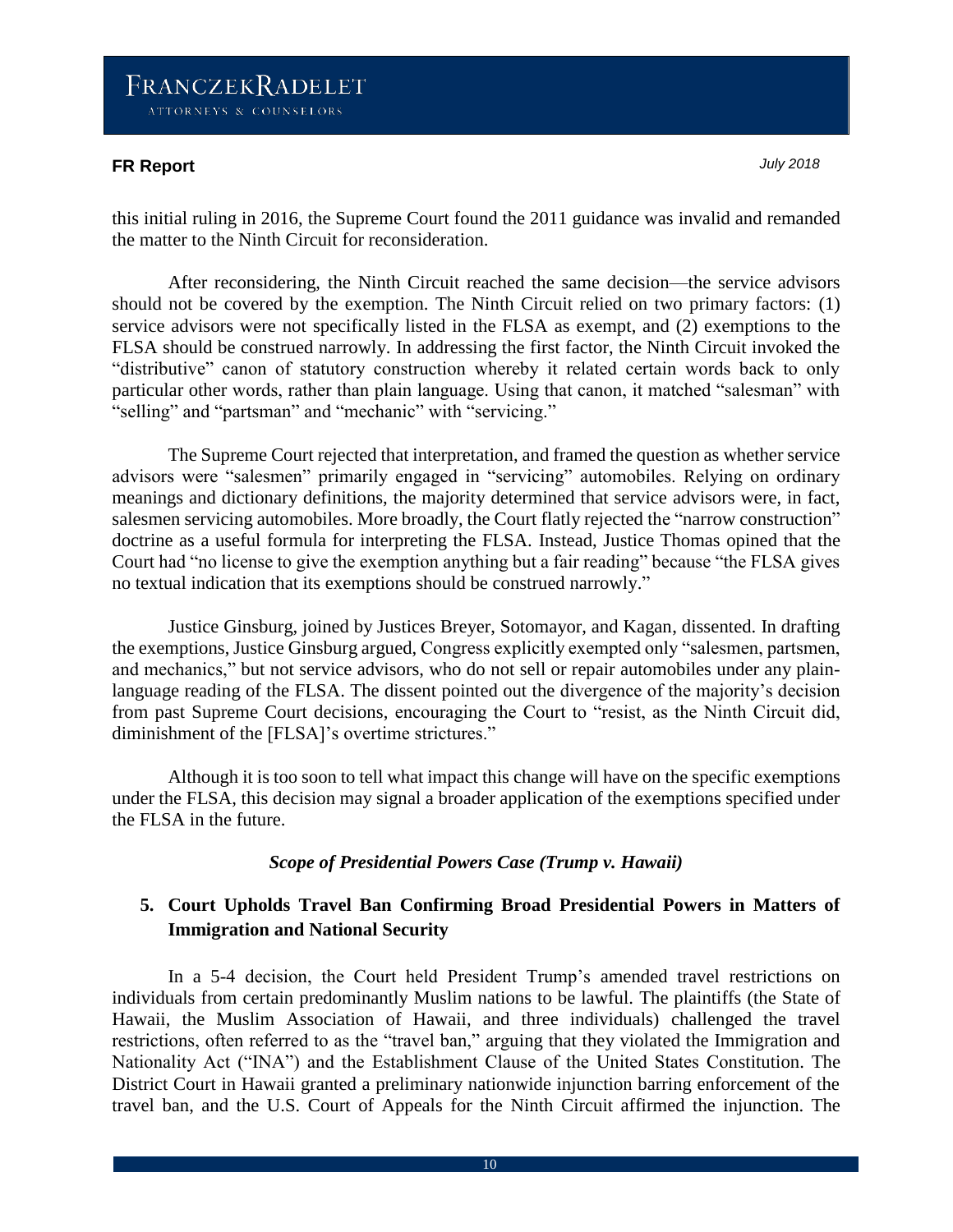#### **FR Report** *July 2018*

Supreme Court's decision remanded this matter, allowing the travel restrictions to go into effect pending consideration of the lawsuit by lower courts on the merits of the travel ban.

The Court relied on provisions of the INA which permit the President to suspend the entry of aliens to the United States when admission of such aliens "would be detrimental to the interests of the United States." The Court held that the actions of President Trump fell squarely within his authority and did not violate the INA. Writing for the majority, Chief Justice Roberts stated that "[t]he entry suspension is an act that is well within executive authority and could have been taken by any other President."

Further, the Court held that the President's travel restriction did not violate the Establishment Clause of the Constitution, which prohibits the government from passing any law that favors one religion over another. The plaintiffs argued that this travel restriction singled out Muslim countries and disfavored them compared to non-Muslim countries. The Court, however, applied a low standard of review, known as "rational basis review," and found that the travel restriction could reasonably relate to a legitimate state interest of national security. Further, the Court noted that the restrictions were not clearly passed for a discriminatory purpose. Although the Court stated it would not comment on the soundness of the policy, it held this policy was likely constitutional.

Justice Breyer authored a dissenting opinion joined by Justice Kagan. Justice Breyer noted that the waivers and exemptions within the restrictions *could* support the argument that the restrictions were not based on religion and, thus, could be constitutional. However, he commented that visas have been given under the waivers only very sparingly in practice. As such, Justice Breyer opined that enough evidence of religious animus existed to set the travel restrictions aside.

Justice Sotomayor, joined by Justice Ginsburg, authored a passionate dissenting opinion. Her dissent likened the majority's opinion to the Court's infamous *Korematsu* decision, which upheld the federal government's internment of Japanese Americans during World War II. Justice Sotomayor also criticized the majority opinion as clearly based in anti-Muslim animus and unrelated to any specific national security threat.

Importantly, the majority's decision does not mark the end of this case. The case will be sent back to the lower courts to determine whether judicial proceedings may continue against the travel ban, given the deference that must be accorded to the President in conducting foreign affairs.

Nonetheless, employers and employees are reminded that Customs and Border Protection officers hold significant power when admitting individuals at the border. This power includes the ability to detain individuals, search their belongings and possessions, and to deny the right to counsel. Individuals who may be impacted by the travel ban are highly encouraged to consult with legal counsel and defer unnecessary international travel.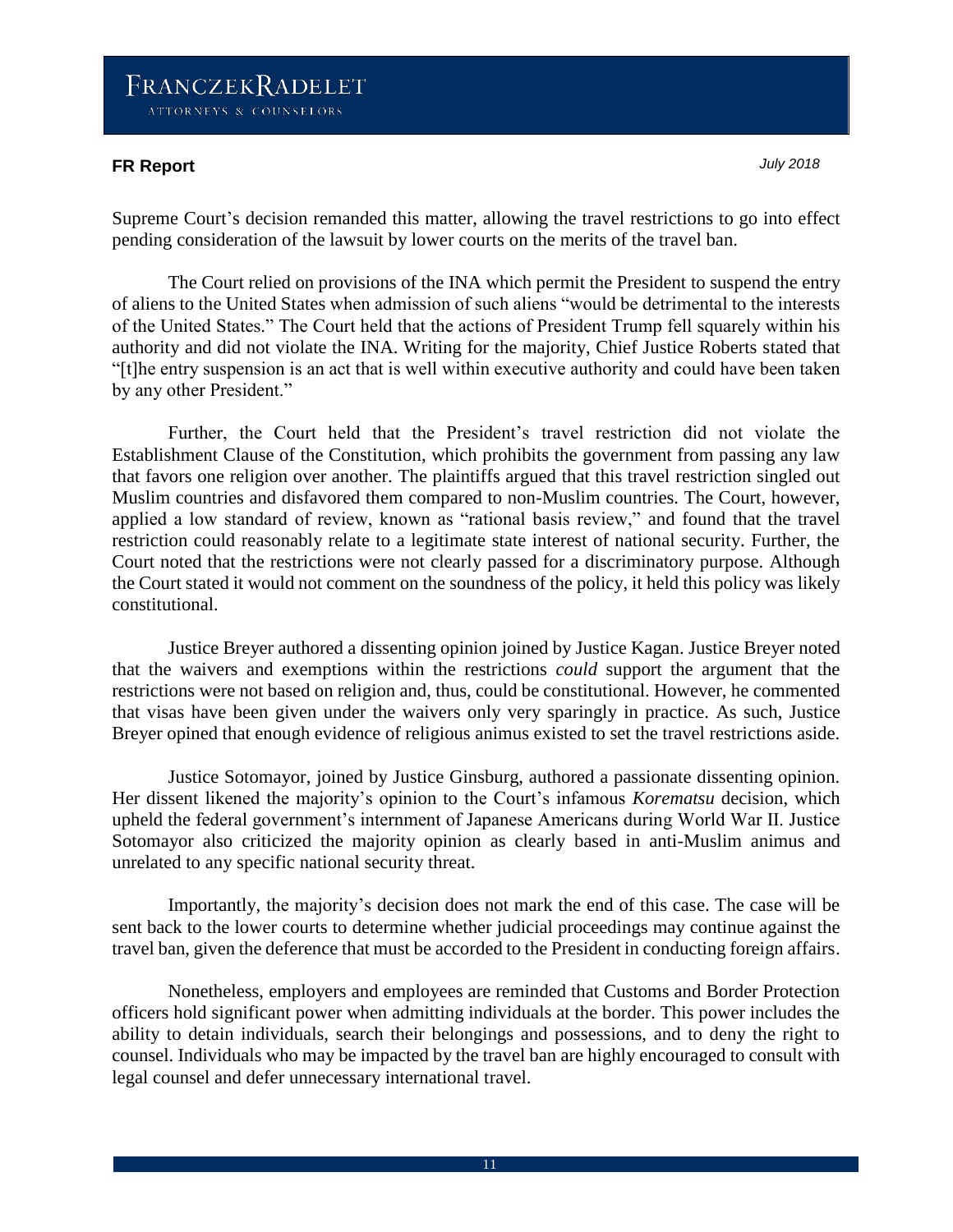#### *First Amendment Cases (Masterpiece Cakeshop, Janus)*

## **6. Court Rules in Favor of Baker Who Refused to Create Cake for a Same-Sex Marriage, but Does Not Open the Door for Discrimination Based on Religious Belief**

In another limited opinion, the Court ruled in favor of a Colorado baker who refused to create a wedding cake for a same-sex couple. Notably, the Court's decision in the case, *Masterpiece Cakeshop, Ltd. v. Colo. Civil Rights Comm*., largely punted on the broader constitutional question of whether, and under what circumstances, a business may refuse to provide services to individuals based on a sincerely-held religious belief (protected by the First Amendment) that potentially conflicts with anti-discrimination law. Rather, the Court suggested this question should be decided on a case-by-case basis.

As a devout Christian, the baker believed that creating a wedding cake for a same-sex wedding would be equivalent to participating in a celebration contrary to his religious beliefs. He told the same-sex couple that he would not make them a wedding cake, but that he would sell them other baked goods like birthday cakes, shower cakes, and cookies. Notably, these events took place in 2012, before same-sex marriage was legal in either Colorado or nationally.

The couple filed a charge against the baker with the Colorado Civil Rights Commission ("Commission"), alleging violations of the state's prohibition on discrimination in places of public accommodation, which expressly prohibited discrimination based on sexual orientation. At each stage of investigation or review by the state, Colorado officials rejected the baker's argument that requiring him to make the cake violated his constitutional rights to freedom of speech and the free exercise of his religion.

In reversing the Colorado Court of Appeals, Justice Kennedy, who wrote the 7-2 majority opinion, focused the Court's ruling on evidence that the baker did not receive a fair and impartial hearing before the Commission. For example, the Court noted that statements by one Commission member during a public hearing that the baker's religious-belief defense was "despicable" and akin to defenses used to justify slavery and the Holocaust. The Court called these comments "inappropriate for a Commission charged with the solemn responsibility of fair and neutral enforcement of Colorado's anti-discrimination law—a law that protects discrimination on the basis of religion as well as sexual orientation."

In addition, several facts about the Commission's review of the case tipped the balance in the baker's favor at the Court. He did not refuse to do any business with the same-sex couple. Rather, he refused only to create their wedding cake because, he argued, using his artistic skills on the cake would make an "expressive statement" endorsing the same-sex wedding. Further, while the couple's charge was pending in the Commission, the Colorado Civil Rights Division found that three other bakers who refused to bake cakes with messages opposed to same-sex marriage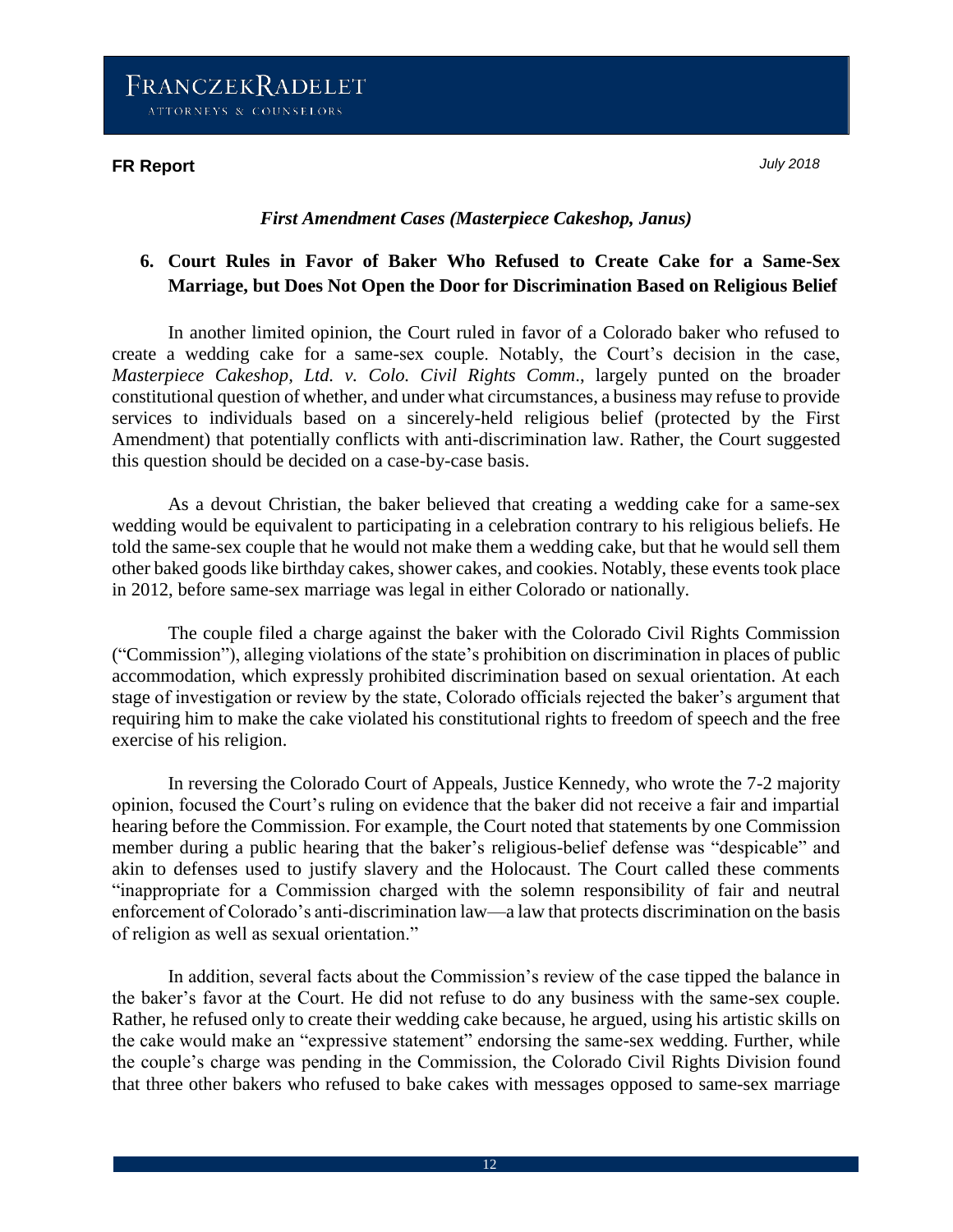#### **FR Report** *July 2018*

had not violated Colorado law. These facts, the Court concluded, suggested that this case was given "disparate consideration." Accordingly, the Court held that he was entitled to a new hearing.

Although Colorado lost the case, Justice Kennedy emphasized that the decision should not provide a basis for discriminating against those who are gay. "Our society has come to the recognition that gay persons and couples cannot be treated as inferior in dignity and worth," Kennedy wrote. Therefore, he continued, our laws and Constitution "can, and in some instances, must, protect them in the exercise of their civil rights." The Court recognized that while members of the clergy cannot be compelled to perform marriages for gay couples if they object on moral and religious grounds, this exception needs to be "confined" to avoid having a long list of persons who refuse to provide goods or services for gay weddings.

At the same time, Justice Kennedy emphasized the need to balance the free exercise of religion with otherwise valid exercises of state power. Such a "delicate question" must be resolved without reliance on a hostility to the underlying religious beliefs, which the Commission did not do in this case. Unfortunately, the opinion provided little guidance on where that line should be drawn and future decisions may be fact-specific.

The holding of *Masterpiece Cakes* has potential implications for all anti-discrimination laws. However, the fact that the Court largely declined to address whether the Constitution allows employers to discriminate against customers based on their sincerely-held religious beliefs means that employers must continue to observe anti-discrimination laws. There is a split in the courts of appeal as to whether federal anti-discrimination laws prohibit discrimination based on sexual orientation. However, more than half the states, including Illinois, prohibit discrimination based on sexual orientation in at least some situations. Until this issue is further fleshed out by the courts, employers are advised to tread carefully when balancing these competing interests.

#### **7. Court Rules "Fair Share Fees" Unconstitutional**

As widely anticipated, the Court held in *Janus v. AFSCME* that fair share agreements in public-sector unions are unconstitutional. Writing for a divided court (5-4), Justice Alito stated that the public-sector unions' practice of exacting fair share fees from nonconsenting employees violated the First Amendment. The decision was immediately effective and required all public bodies to cease deductions from their fair share members.

*Janus* addressed whether government employees who are represented by a union to which they do not belong can be required to pay a fee to cover the costs of collective bargaining, or socalled fair share fees. The plaintiff in *Janus* argued that having to pay a fair share fee violated his First Amendment rights. Breaking from precedent established in *Abood v. Detroit Board of Education,* 431 U.S. 209 (1977), the Supreme Court agreed. In *Abood*, the Supreme Court held that public employees could bargain for fair share fees—which could be used for purposes from which everyone benefited, like bargaining and enforcement of the contract. The fair share fees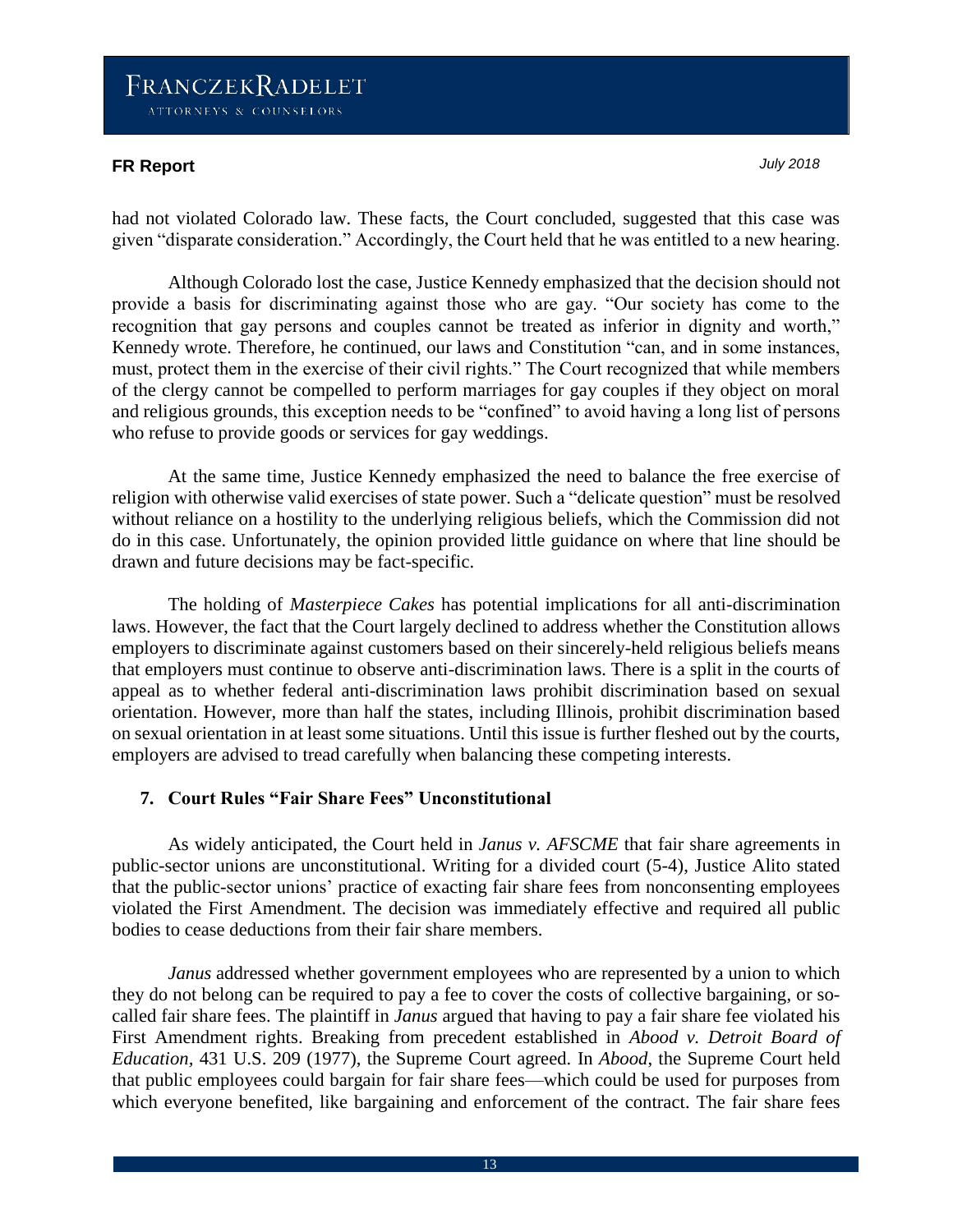#### **FR Report** *July 2018*

could not be used for advocacy, lobbying, or political organizing, which could violate nonmembers' free speech rights.

The *Janus* overruled *Abood*, finding that its holding was inconsistent with standard First Amendment principles. The Court reasoned that forcing free and independent individuals to endorse ideas they find objectionable raised serious constitutional concerns. Further, the Court held these concerns could not be validated by *Abood's* justifications for agency fees—labor peace and avoiding the risk of free riders. The Court elaborated, "Overruling *Abood* will also end the oddity of allowing public employers to compel union support (which is not supported by any tradition) but not to compel party support (which is supported by tradition)."

Justice Kagan filed a dissenting opinion, which was joined by Justices Ginsburg, Breyer and Sotomayor. The dissent focused its concerns on the impact of this decision on public employers. For public employers who felt that fair share provisions furthered their interests in managing an efficient workforce, the majority decision could "alter in both predictable and wholly unexpected ways" their relationships with employees. The dissent also accused the majority of showing "little regard for the usual principles of *stare decisis,*" and focused on the role that fairshare fees played in ensuring unions fairly represent all employees in a bargaining unit—not just dues paying members. Countering the majority's reliance on First Amendment protections for nonmembers, Justice Kagan noted that: "the balance *Abood* struck between public employers' interests and public employees' expression [was] right at home in First Amendment doctrine."

Justice Sotomayor filed a separate dissenting opinion stating that she believed the majority, in its reliance on past precedent, was "wield[ing] the First Amendment in . . . an aggressive way." She emphasized concerns that the Court was using the First Amendment to chip away at economic or regulatory policies which, in her opinion, almost always affect or touch upon speech. She ends her dissent by stating that the First Amendment "was meant not to undermine but to protect democratic governance—including over the role of public-sector unions."

The Court's decision may not immediately impact a public-sector union's responsibility to represent non-members, depending on state laws. In Illinois, the Illinois Public Labor Relations Act and the Illinois Educational Labor Relations Act require unions to represent everyone in the bargaining unit, even those that are no longer paying fair share fees (commonly called the "duty of fair representation"). Thus, the unions will remain the exclusive representative of all bargaining unit members. While some unions may challenge their duty of fair representation in court following *Janus*, public-sector employers must reimburse any fair share fees deducted from employee paychecks after June 27, 2018. Employers should match their records of fair share fee paying employees with the records of the union to ensure there is consistency and accuracy. This decision does not change an employer's obligation to continue to deduct dues from regular union members, if provided for in a collective bargaining agreement.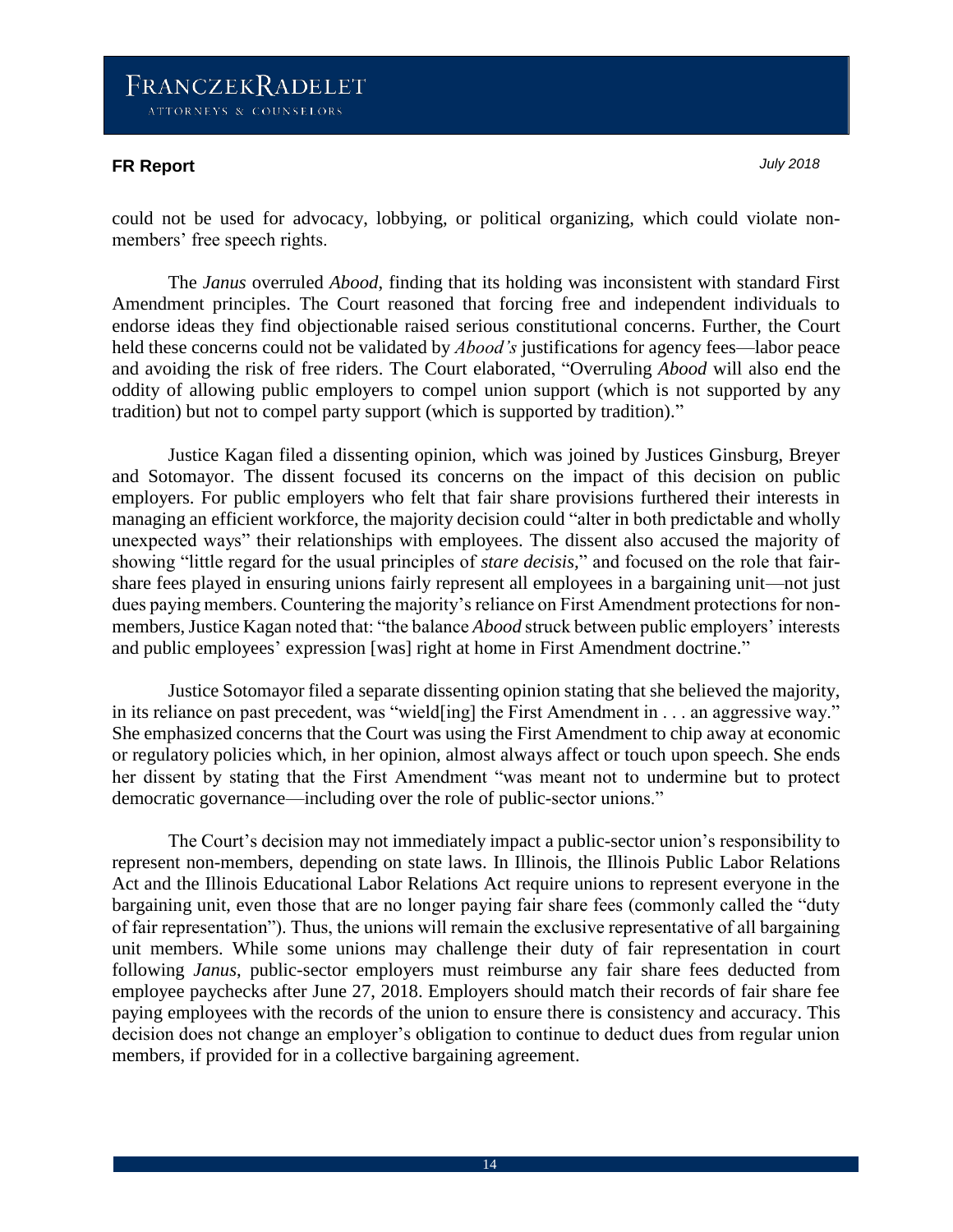### **FR Report** *July 2018*

#### **Looking Ahead: The 2018-2019 Term**

One Justice enters, another one leaves. With the addition of Justice Gorsuch to the bench last year, the 2017-2018 resulted in more decisions divided along ideological lines. Now, at the end of the term, Justice Kennedy has announced his retirement, effective July 31, 2018. Although appointed by President Reagan, in the recent past Justice Kennedy leaned more toward the center on the ideological spectrum and served as an important swing vote for the Court (most notably, perhaps, in the *Obergefell v. Hodges* same-sex marriage decision of 2015).

While we cannot know how the possible appointment of Judge Kavanaugh will impact the Court, it is likely that we will see a continuation or an increased frequency of ideological splits among the Justices, with the more conservative Justices in the majority. What role the midterm elections will play in the timing of the appointment is unclear. Given the substantial delays seen during the last year of President Obama's second term relating to his nomination of Judge Merrick Garland, it is possible that the Court may open its 2018-2019 term on September 24, 2018 as a body of eight justices.

So far, the Court has agreed to hear several labor and employment cases next term that could significantly impact employers, including the following:

- *Mount Lemmon Fire District v. Guido*, No. 17-587. The Court will decide whether the same 20-employee minimum that applies to private employers under the Age Discrimination in Employment Act ("ADEA") also applies to political subdivisions of a state or whether the ADEA applies, instead, to all state political subdivisions of any size. Here, the Ninth Circuit Court of Appeals held that the Mount Lemmon Fire District, a political subdivision of the State of Arizona, was subject to the ADEA even though the Fire District employed fewer than 20 employees, as required under the ADEA. This decision was directly at odds with decisions of the Sixth, Seventh, Eighth, and Tenth Circuits, which have held the 20-employee requirement of the ADEA does apply to political subdivisions of a state.
- *Henry Schein Inc. v. Archer and White Sales Inc***., No. 17-1272.** The Court will consider whether the FAA permits a court, in situations where the court concludes the claim of arbitrability is "wholly groundless," not to enforce an agreement delegating questions of arbitrability to an arbitrator.
- *Lamps Plus, Inc. v. Varela***, No. 17-988.** The Court will decide whether the FAA forecloses a state-law interpretation that would authorize class arbitration based solely on general language commonly used in arbitration agreements.